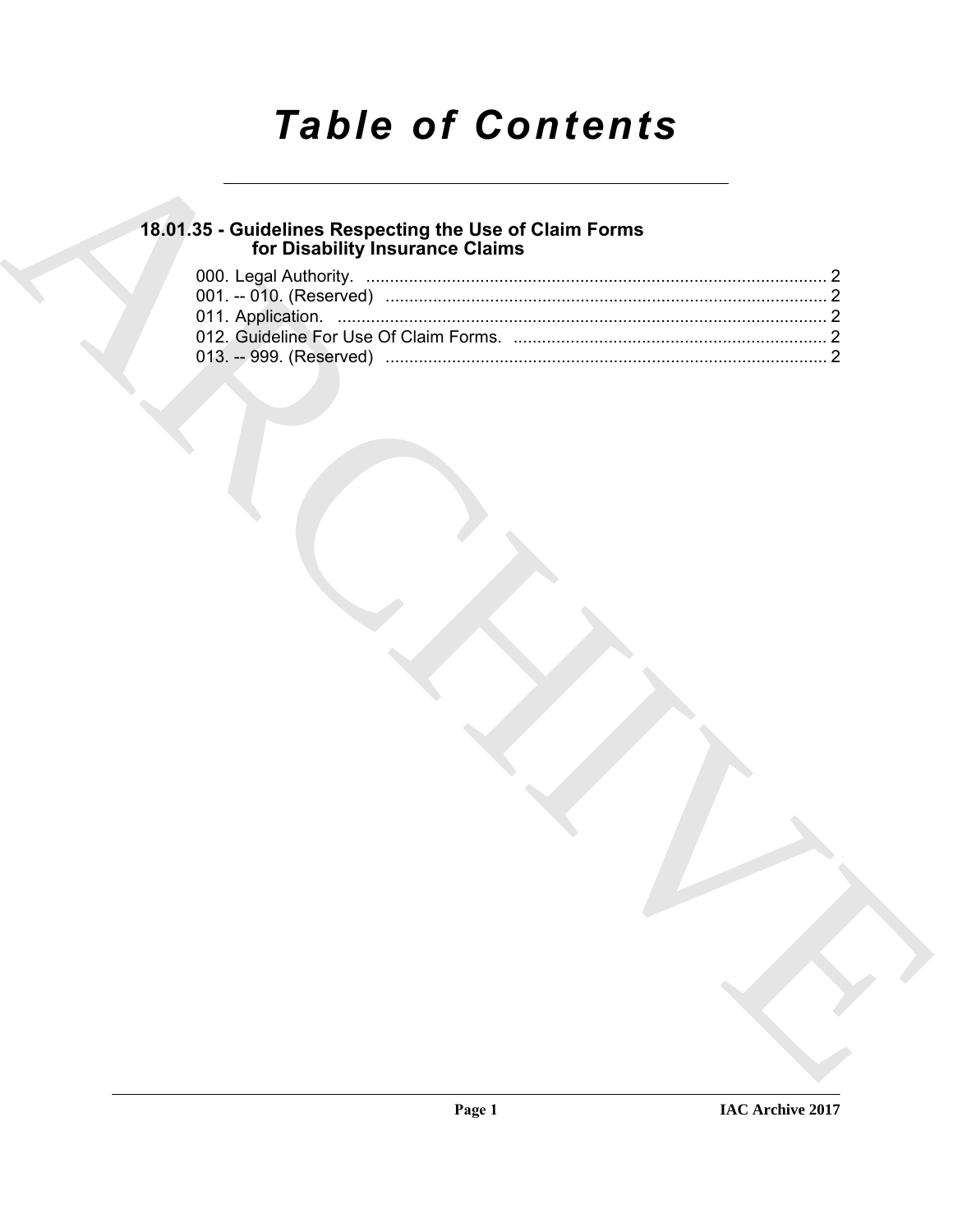#### **IDAPA 18 TITLE 01 CHAPTER 35**

#### **18.01.35 - GUIDELINES RESPECTING THE USE OF CLAIM FORMS FOR DISABILITY INSURANCE CLAIMS**

#### <span id="page-1-1"></span><span id="page-1-0"></span>**000. LEGAL AUTHORITY.**

Section 41-211, Section 41-2110, Chapter 22, Section 41-3221(2), Chapter 34, Section 41-3930, and Section 41-4020, Idaho Code. (7-1-93) 4020, Idaho Code.

#### <span id="page-1-2"></span>**001. -- 010. (RESERVED)**

#### <span id="page-1-6"></span><span id="page-1-3"></span>**011. APPLICATION.**

This guideline applies to individual policies of disability insurance, group and blanket policies of disability insurance, contracts with fraternal benefit societies for accident and health benefits, contracts with hospital and professional service corporations for health care services, contracts with health maintenance organizations, and self-funded health care plans. (7-1-93)  $\alpha$  care plans. (7-1-93)

#### <span id="page-1-7"></span><span id="page-1-4"></span>**012. GUIDELINE FOR USE OF CLAIM FORMS.**

**CHAPTER 35**<br>
18.01.35 - **CHOELING REGENTION DESCRIPTION CONTRACTS**<br>
18.01.35 - **CHOELING REGENTION DESCRIPTION CONTRACTS**<br>
19.000 41.21.1 SYSTEM (19.000 41.22.11.2), Choice 23, Section 41.22.21.12), Choice 24, Section 41 Any hospital, nurse or nursing service, or medical or surgical service provider who makes a claim for direct payment may request from the insurer, fraternal benefit society, hospital and professional service corporation, health maintenance organization, or self-funded health care plan, a supply of such forms as are usually furnished for filing proofs of loss, in a number calculated by the hospital or medical service provider to be adequate for anticipated claims during a period of six (6) months. If such forms are not furnished within fifteen (15) days after request, the claimant may submit written proof of loss for such period of time on the uniform claim form for accident and health insurance prepared by the Division of Medical Practice, American Medical Association. If the requested number of forms is furnished to the hospital or medical provider, and is exhausted, the hospital or medical provider will request an additional supply of forms prior to using the AMA uniform claim form. (7-1-93)

#### <span id="page-1-5"></span>**013. -- 999. (RESERVED)**